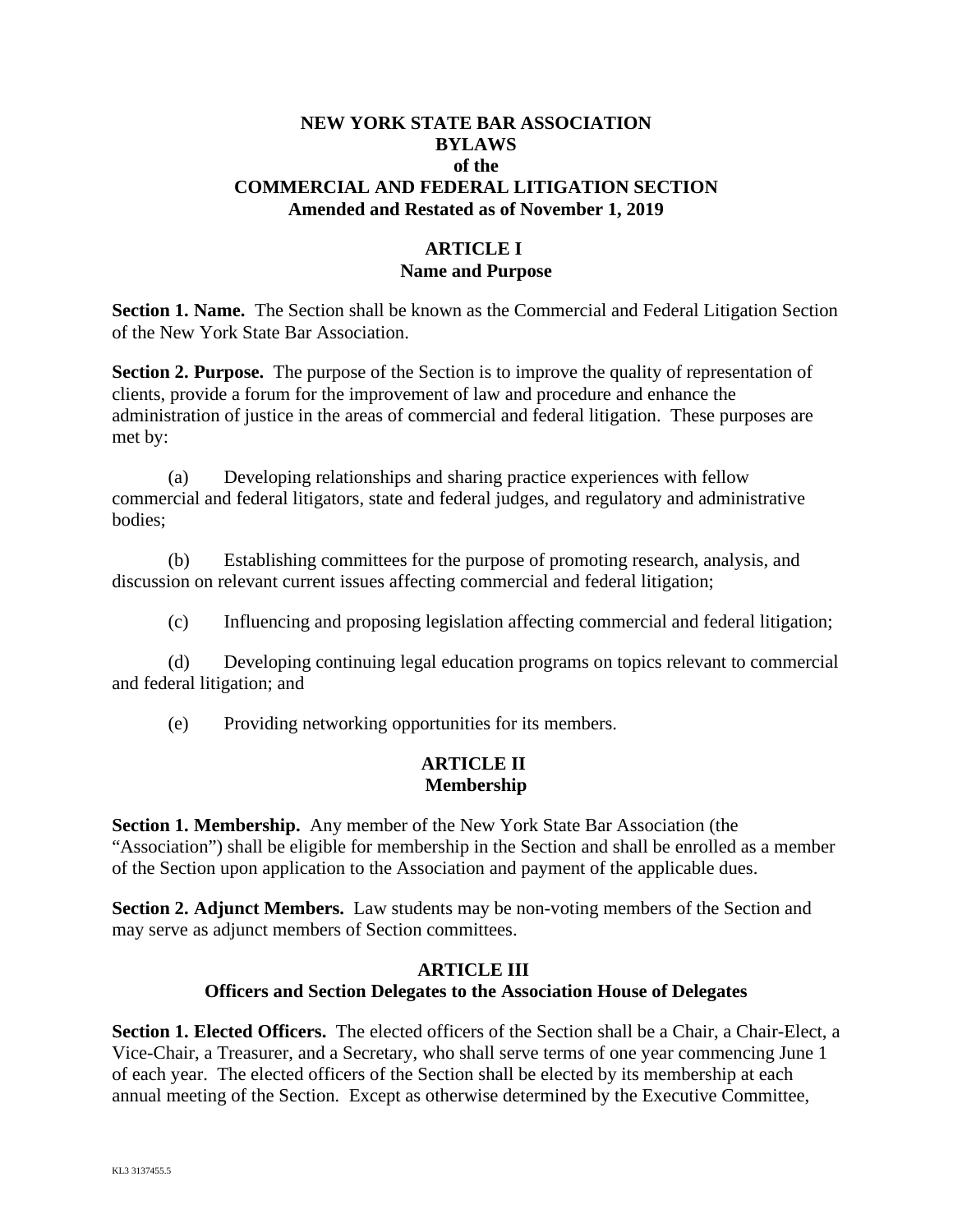upon completion of the current Chair's term of office or a vacancy occurring in such office, the Chair-Elect automatically shall succeed to the office of Chair. Except as otherwise determined by the Executive Committee, upon completion of the current Chair-Elect's term of office or a vacancy occurring in such office, the Vice-Chair automatically shall succeed to the office of Chair-Elect.

**Section 2. Additional Officers.** The Executive Committee may appoint such additional officers as it may determine to be necessary for the proper functioning of the Section. Such additional officers shall have such authority, serve for such term, and perform such duties as the Executive Committee may from time to time determine.

**Section 3. Duties of the Chair.** The Chair shall be the chief executive officer of the Section, shall preside at all duly called meetings of the Section and the Executive Committee, and shall be an *ex officio* member of all Section committees. The Chair shall implement such policy directives as may be adopted by the Executive Committee and may submit to it, from time to time, such recommendations as the Chair may deem appropriate in promoting the purposes of the Section. In addition, the Chair shall perform such other and related duties as ordinarily are incident to the office of Chair.

**Section 4. Duties of the Chair-Elect.** In the absence of or during the disability of the Chair, the Chair-Elect shall preside at duly called meetings of the Section and the Executive Committee and shall perform the duties of the Chair. The Chair-Elect shall be the Program Chair for the Spring Meeting of the Section. The Chair-Elect shall assist the Chair in the discharge of the Chair's responsibilities and shall perform such other and related duties as may be assigned to the Chair-Elect by the Chair and as ordinarily are incident to the office of Chair-Elect.

**Section 5. Duties of the Vice-Chair.** In the absence of or during the disability of both the Chair and the Chair-Elect, the Vice-Chair shall preside at duly called meetings of the Section and the Executive Committee and shall perform the duties of the Chair. The Vice-Chair shall be the Program Chair for the Annual Meeting of the Section. The Vice-Chair shall assist the Chair in the discharge of the Chair's responsibilities and shall perform such other and related duties as may be assigned to the Vice-Chair by the Chair and as ordinarily are incident to the office of Vice-Chair.

**Section 6. Duties of the Secretary.** The Secretary shall prepare the minutes of all of the meetings of the Section and the Executive Committee; prepare, forward, and receive appropriate notices and correspondence; and collect and maintain such other non-financial records, papers, and data as may be necessary or appropriate from time to time. The Secretary shall serve as administrative assistant to the Chair and shall assist the other Officers of the Section in the discharge of their responsibilities. In addition, the Secretary shall perform such other and related duties as may be assigned to the Secretary by the Chair and as are ordinarily incident to the office of Secretary. Immediately upon being succeeded in office, the Secretary shall deliver all records, correspondence, and other property of the Section in the Secretary's possession or control to the Secretary's successor.

**Section 7. Duties of the Treasurer.** The Treasurer shall be the custodian of all financial records of the Section. Such records shall be available on reasonable notice during regular business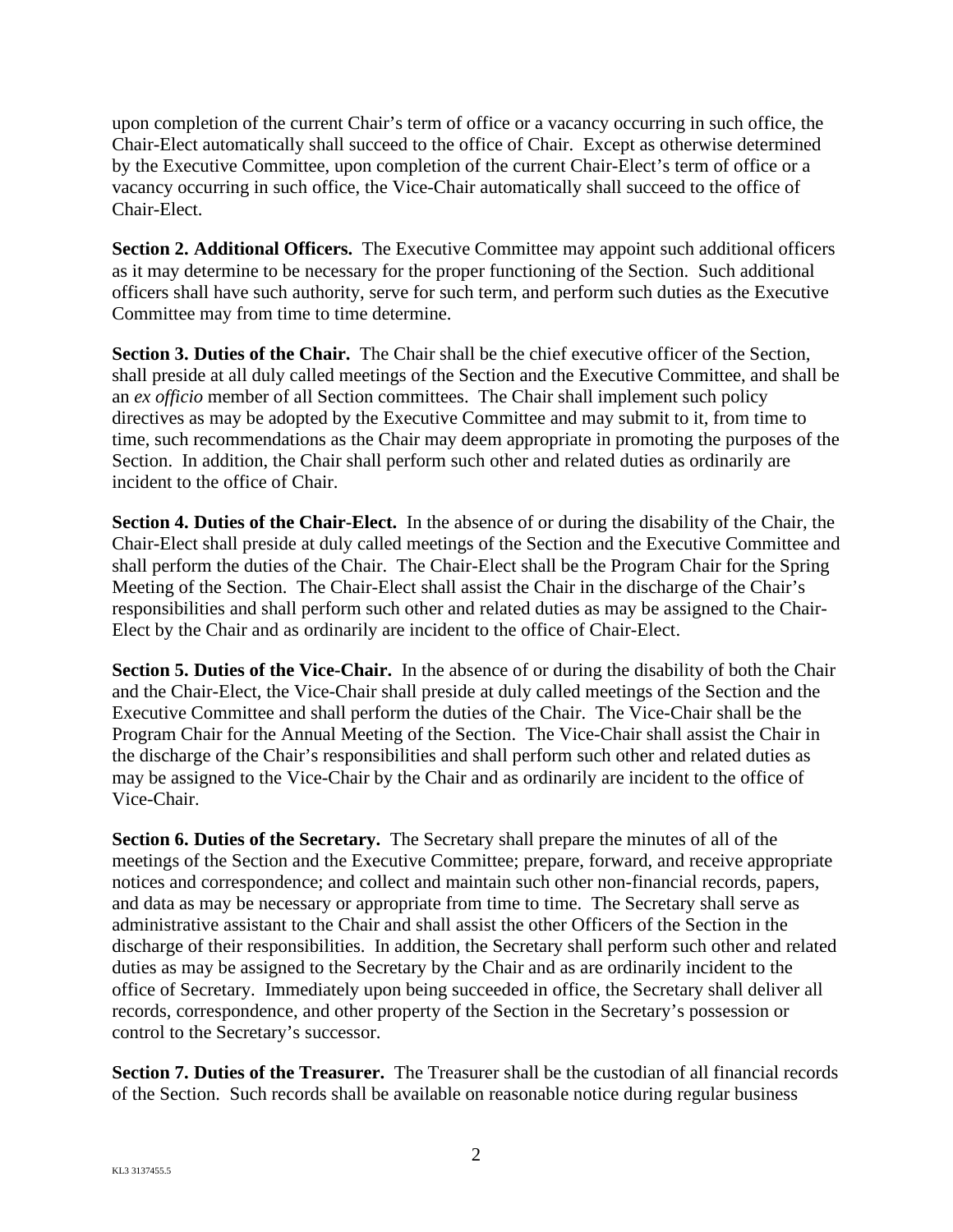hours for inspection by the Executive Committee and its designees and by the Association's officers, Executive Committee, Finance Committee, and financial staff. The Treasurer shall prepare the Section's annual budget for approval by the Association's Executive Committee. The Treasurer shall maintain liaison with appropriate fiscal officers of the Association and shall report upon the Section's finances at meetings of the Executive Committee the Finance Committee, and at such other times as the Chair, the Executive Committee, or the President of the Association shall direct. In addition, the Treasurer shall perform such other and related duties as may be assigned to the Treasurer by the Chair and as are ordinarily incident to the office of Treasurer. Immediately upon being succeeded in office, the Treasurer shall deliver all records, correspondence, and other property of the Section in the Treasurer's possession or control to the Treasurer's successor.

**Section 8. Section Delegates.** The Section shall have as many Section Delegates to the Association's House of Delegates as may be permitted by the Association from time to time. The immediate past Chair shall serve as a Section Delegate to the Association's House of Delegates. Other Section Delegates or alternate Section Delegates may be chosen from among the current Chair or past Chairs of the Section. If a Section Delegate to the House of Delegates is unable or unwilling to serve at any time during his or her term, the alternate Section Delegate shall serve in the place of such Section Delegate. If more than one Section Delegate is unable or unwilling to serve at any time during his or her term, the Executive Committee shall appoint a replacement.

### **ARTICLE IV Executive Committee**

**Section 1. Membership.** There shall be an Executive Committee of the Section (the "Executive" Committee") consisting of the Section's officers, the Section Delegates to the House of Delegates of the Association, the Co-Chairs of each Committee of the Section, the Section's District Leaders, the past Chairs of the Section, and such other members as the Executive Committee shall appoint ("Members at Large"). Each member of the Executive Committee must be a member in good standing of the Section and the Association.

# **Section 2. Duties and Authority.**

(a) The Executive Committee shall be responsible for the general supervision of and control over the affairs and activities of the Section and shall have the power to act on behalf of the Section, in each case subject to any conditions prescribed in the Association's Bylaws and the Bylaws of the Section. The Executive Committee may adopt rules of procedure for its meetings, including rules as to the time and place of its meetings and the manner of providing notices to its members.

(b) The Executive Committee may remove any member by a two-thirds vote of the members of the Executive Committee in attendance at a duly constituted meeting, provided that prior written notice of the removal request is given to the affected member and to the Executive Committee not less than 14 days in advance of such meeting.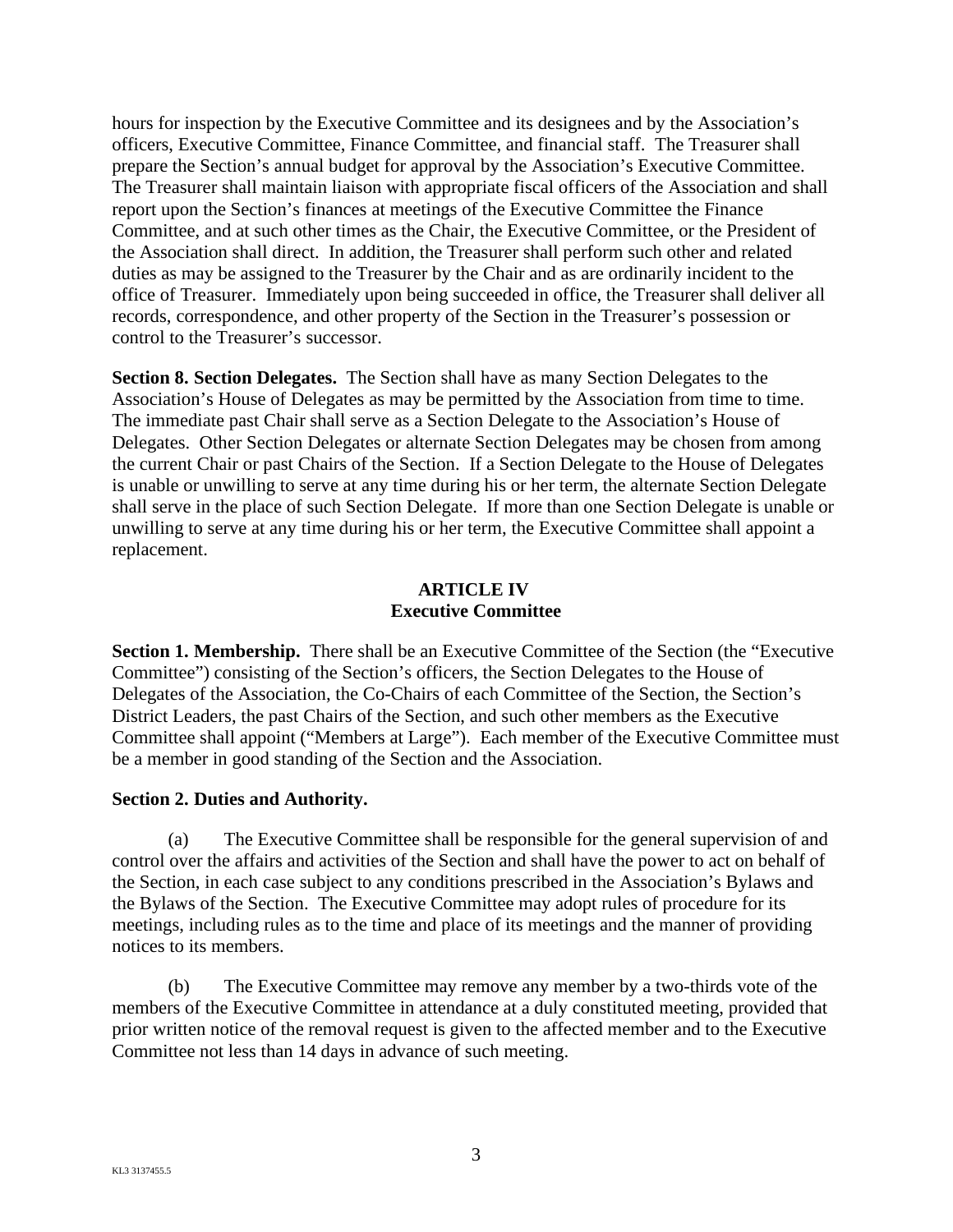(c) During the period between annual meetings of the Section, the Executive Committee may fill vacancies in the offices of the Section, its own membership, and Section Delegates to the House of Delegates.

**Section 3. Members at Large.** Members at Large shall serve for a two-year term commencing June 1 after such appointment and may be reappointed for additional terms. To the extent feasible, efforts should be made to divide Members at Large into two classes of relatively even size and with staggered terms.

**Section 4. Meetings.** Meetings of the Executive Committee may be held upon the call of the Chair or any five members of the Executive Committee and may be held in person, telephonically, or by teleconferencing, video conferencing, or similar electronic means that enable persons not physically present at the meeting to hear or see and hear the members physically present at the meeting. A quorum for the transaction of business at Executive Committee meetings shall be fifteen members. Participation by telephonic, electronic, or similar means shall constitute presence in person at a meeting for the purpose of constituting a quorum. All binding actions of the Executive Committee shall be by a majority vote of its members present.

# **ARTICLE V Committees**

**Section 1. Purpose.** Committees of the Section serve the Section's purpose by:

(a) Focusing on a specific area of commercial or federal law, procedure, or practice or the operation of the Section;

(b) Discussing, researching, and proposing legislation and rule changes, sponsoring and participating in CLE Programs, and reporting on topics of interest relating to commercial and federal litigation;

(c) Developing relationships with the judiciary and administrative bodies;

(d) Elevating the quality of representation of clients in the fields of commercial and federal litigation;

(e) Enhancing the quality of the administration of justice in the fields of commercial and federal litigation; and

(f) Providing networking opportunities for Section members.

**Section 2. Nominating Committee.** Not fewer than sixty days nor more than one hundred twenty days prior to each annual meeting of the Section, the Chair shall appoint a Nominating Committee of not less than five members of the Section, which committee shall include the Chair and the Chair-Elect and shall make, and report to the Secretary not less than thirty days prior to the annual meeting of the Section, its nominations for the following term for the offices of Chair-Elect, Vice-Chair, Treasurer, and Section Delegates and an alternate Section Delegate to the Association House of Delegates. The Secretary shall be nominated by the incoming Chair. The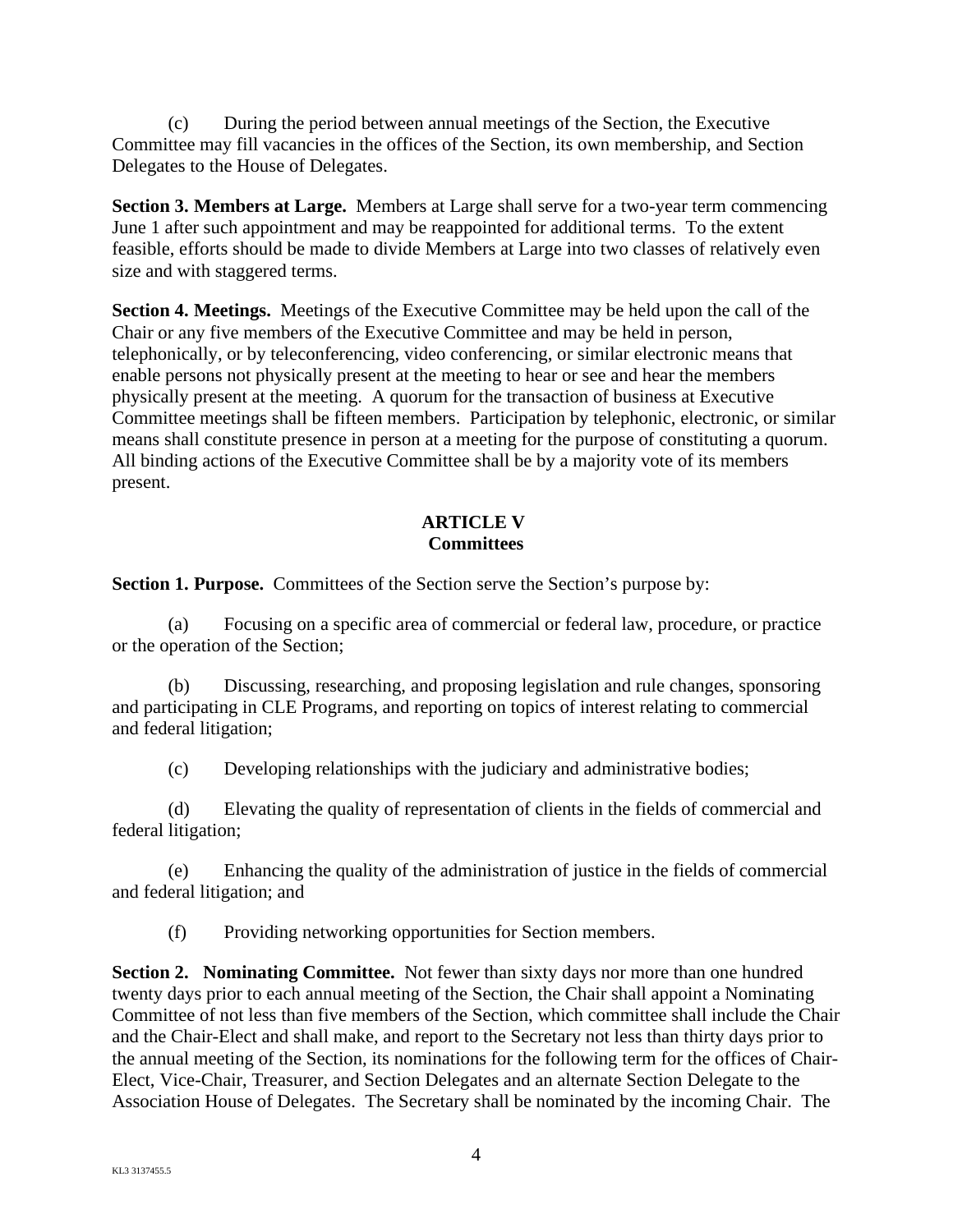report of the Nominating Committee shall be read at the annual meeting, and, in addition to the nominations contained in the report, members may proffer nominations immediately after such report is read.

**Section 3. Standing Committees.** The Executive Committee of the Section may create such Standing Committees as may be appropriate from time to time. Standing Committees shall from time to time make recommendations to the Chair or the Executive Committee for such actions as they may deem appropriate, but shall never take action or transmit their views publicly as representative of the views of the Section without the approval of the Executive Committee. Each Standing Committee may establish subcommittees.

**Section 4. Co-Chairs of Standing Committees.** The co-chairs of each Standing Committee shall be appointed by the Chair with the approval of the Executive Committee. Each co-chair shall be appointed for a term of three years, with terms of co-chairs to be staggered, and may be appointed for successive terms. Co-chairs of each Standing Committee shall convene meetings of such Committee and lead their Committee in the drafting of reports and presentation of continuing legal education programs. At least one Co-Chair of each Standing Committee is expected to attend each meeting of the Executive Committee.

**Section 5. Membership of Standing Committees.** Any member of the Section may join any Standing Committee. Each member of a Standing Committee of the Section must maintain membership in good standing in the Association, the Section, and the Standing Committee.

**Section 6. Task Forces; Special Committees.** From time to time, with the advice of the Executive Committee, the Chair shall form Special Committees or Task Forces as the Chair deems necessary to further the purposes of the Section.

(a) Task Forces may be formed to address a particular issue or issues and to prepare a report of their findings. Task Forces shall automatically dissolve once they have delivered their report and fulfilled any follow-up assignments relating to the report.

(b) Special Committees may be formed for any reason or duration as the Chair deems appropriate.

(c) The Chair shall appoint the members of each Task Force and Special Committee.

**Section 7. Review of Committees and Task Forces.** The Section officers shall review at least annually the performance of each Committee and Task Force and shall determine, in their discretion, whether any changes are necessary, including to eliminate any such Committee or Task Force or to remove any Committee or Task Force co-chair and to appoint a new Committee or Task Force co-chair. Grounds for removal of a co-chair shall include, but not be limited to, failure to convene committee meetings, insufficient activity, or lack of participation in Committee, Task Force, or Executive Committee activity.

# **ARTICLE VI District Leaders**